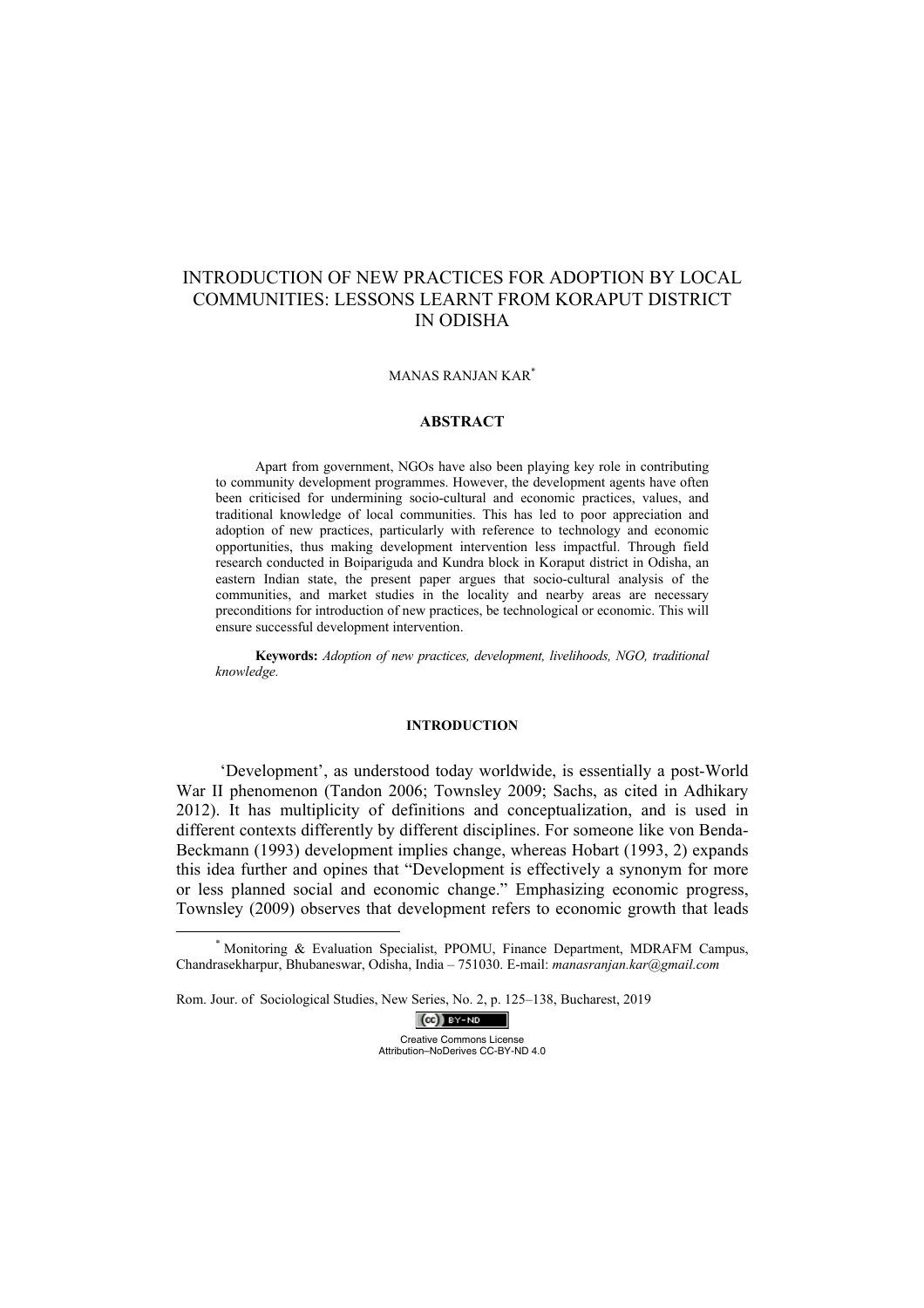to increased standard of living. From an anthropological perspective "Development' represents an increase in the capacities of a society to organize for its own objectives, and to carry out its programme more effectively" (Belshaw 1977, 31). Notwithstanding these varied understanding and conceptualization, there is a consensus that 'development' encompasses continuous 'change' in a variety of aspects of human society. The dimensions of development are extremely diverse, including economic, social, political, legal and institutional structures, technology in various forms (including the physical or natural sciences, engineering and communications), the environment, religion, the arts and culture (*What is 'Development'?* n.d., 11). It is argued that development is primarily affected due to poverty trap, particularly in world's poor countries (Collier, as cited in Townsley 2009). Therefore, with a view to pull the affected population out of poverty trap development programmes have been designed and implemented at national, subnational and local or community level. All development projects aim at some change, whereby it is desired that people change their behaviour. This changed behaviour is expected to lead to desired social, economic or political consequences (Hobart 1993).

Though the role of government at all such levels is critical in ensuring success of development interventions, non-government organizations (NGOs) have also been playing important role in contributing to community development programmes. It may be noted that development intervention of NGOs are often concentrated in smaller geographical areas involving marginalized communities and focusing on limited sectors (Clark 1992; Turton and Farrington 1998; VanRooy 2006). But many a times, it has been observed that development programmes, particularly at the local or community level have undermined the socio-cultural and economic practices and preferences, and values and traditional knowledge of local communities. This has resulted in aversion to development interventions by local communities in terms of non-adoption of or resistance to introduction of new economic practices and technologies (Beals, as cited in Mathur 1977; Arce and Long 1993; Hobart 1993). Emphasizing the importance of cultural factors in acceptance or rejection of rural development programmes Dube observes:

Experiments in the field of technological change and rural community development in many underdeveloped areas of the world have brought into sharp focus the importance of cultural factors in the acceptance or rejection of the programmes of directed change sponsored by external agencies...The acceptance of the programme itself, or of its constituent parts, is determined to a considerable extent by a variety of complex cultural factors, ranging from simple habits and accepted social practices to the intricate patterns of belief, social structures, world-view, and values and attitudes (1977, 139–40).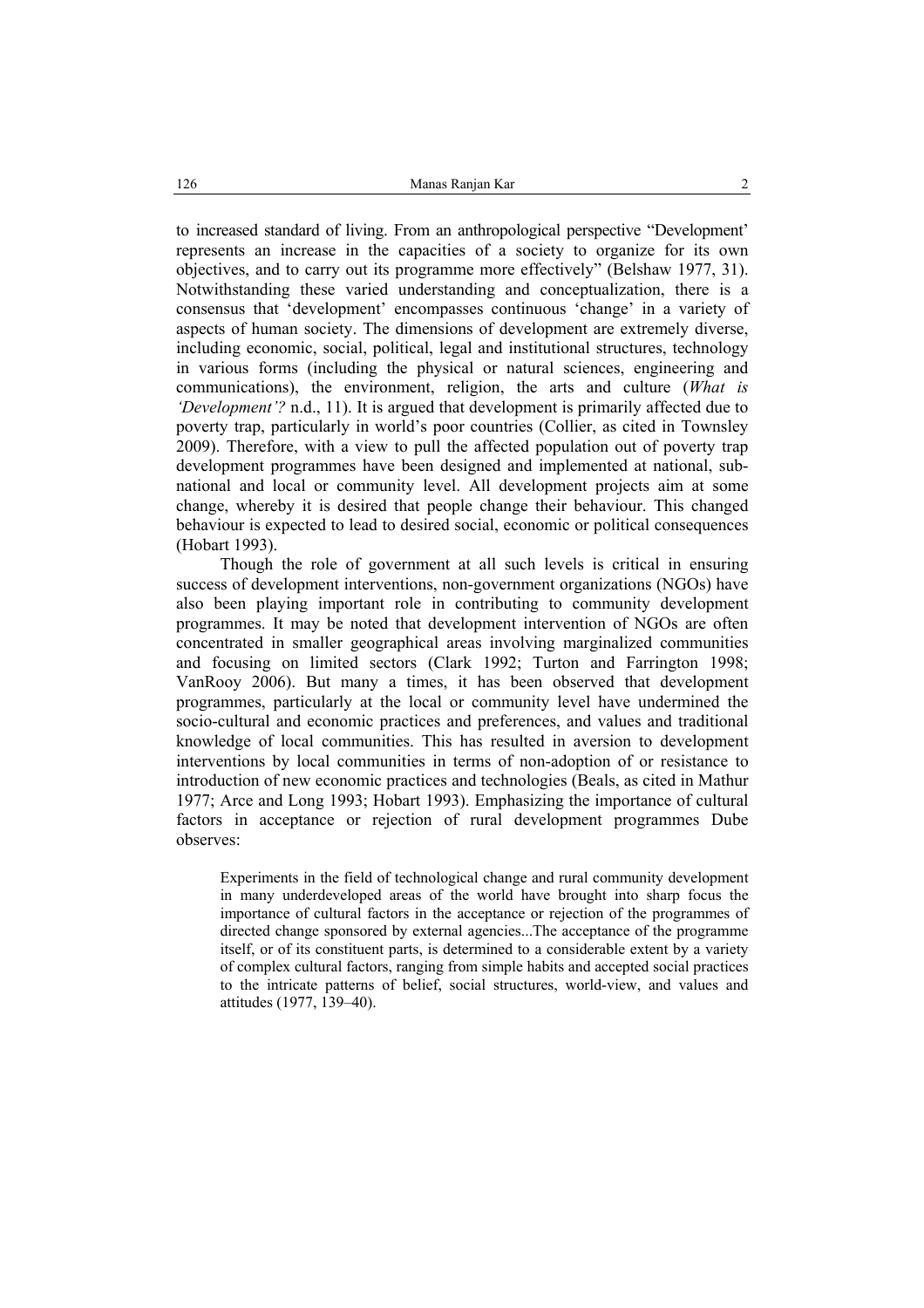Therefore, in order that development interventions are accepted at community level leading to achievement of desired development objectives, scholars advocate for understanding and not undermining people and their culture (Mathur 1977; Potter, as cited in Mathur 1977; Parking, as cited in Hobart 1993), their traditional knowledge system (Hobart, 1993; Danda et al. 2012) and the relationship between community and environment (Leach et al. 1999). In this background, I have made an attempt in the present paper to reaffirm the notion that conducting socio-cultural analysis at community level, and market studies in the locality and nearby areas are necessary preconditions for successful development intervention. For the purpose, primary data were collected primarily from five villages, namely Kandha Andajodi and Mathapada under Boipariguda, and Cherkaput, Masigaon and Kumbharguda under Kundra block in Koraput district of Odisha<sup>1</sup> as part of my Ph.D. fieldwork. It may be noted here that only qualitative data collected from these five villages using focus group discussion (FGD) and key informant interviewing have been used for the present purpose.

The present paper has been divided into five sections. Following introduction in the first section, I have provided a brief profile of the study area in the second section. In the third section, I have discussed the vulnerability context of the study area followed by field findings in the fourth section. Finally, in the fifth section, I have summarised the discussion and concluded the research findings.

# **BRIEF PROFILE OF THE STUDY AREA**

As mentioned, the present paper is based on observations made in five villages under Boipariguda and Kundra block of Koraput district in Odisha. Koraput lies at 17.4<sup> $\hat{0}$ </sup> to 20.7<sup>0</sup> north latitude and 81.24<sup>0</sup> to 84.2<sup>0</sup> east longitudes. The district is spread out in a geographical area of 8,807 km. consisting of 13,79,647 population as per the 2011 Census. Agriculture is the mainstay of its economy with 83 percent of the total population depending on it. Paddy is the major crop produced in the district. Other important crops grown in the district are finger millet, other small millets, maize, vegetables, horse gram and niger. Cash crops like cotton, sugarcane, ginger and turmeric are also cultivated in the district. Nearly 75 percent of cultivable land is rainfed. Besides agriculture, people in the district depend on non-timber forest produce (NTFP) collection and trading, and agriculture labour and wage labour activities. Major NTFPs in the district include  $sal^2$  seed, *sal* tree resin<sup>3</sup>, *sal* leaves, *mahua* flower<sup>4</sup>, tamarind, hill broom and

 $\frac{1}{1}$ <sup>1</sup> Prior to 2013, it was known as Orissa. Therefore, Orissa and Odisha have been interchangeably used in the paper.<br> $\frac{2}{3}$  Scientific name of sal tree is *Shorea robusta*.

<sup>&</sup>lt;sup>2</sup> Scientific name of *sal* tree is *Shorea robusta*.<br><sup>3</sup> *Sal* tree resin is known in local language as *Jhuna* which is used to prepare incense sticks or is burned as incense.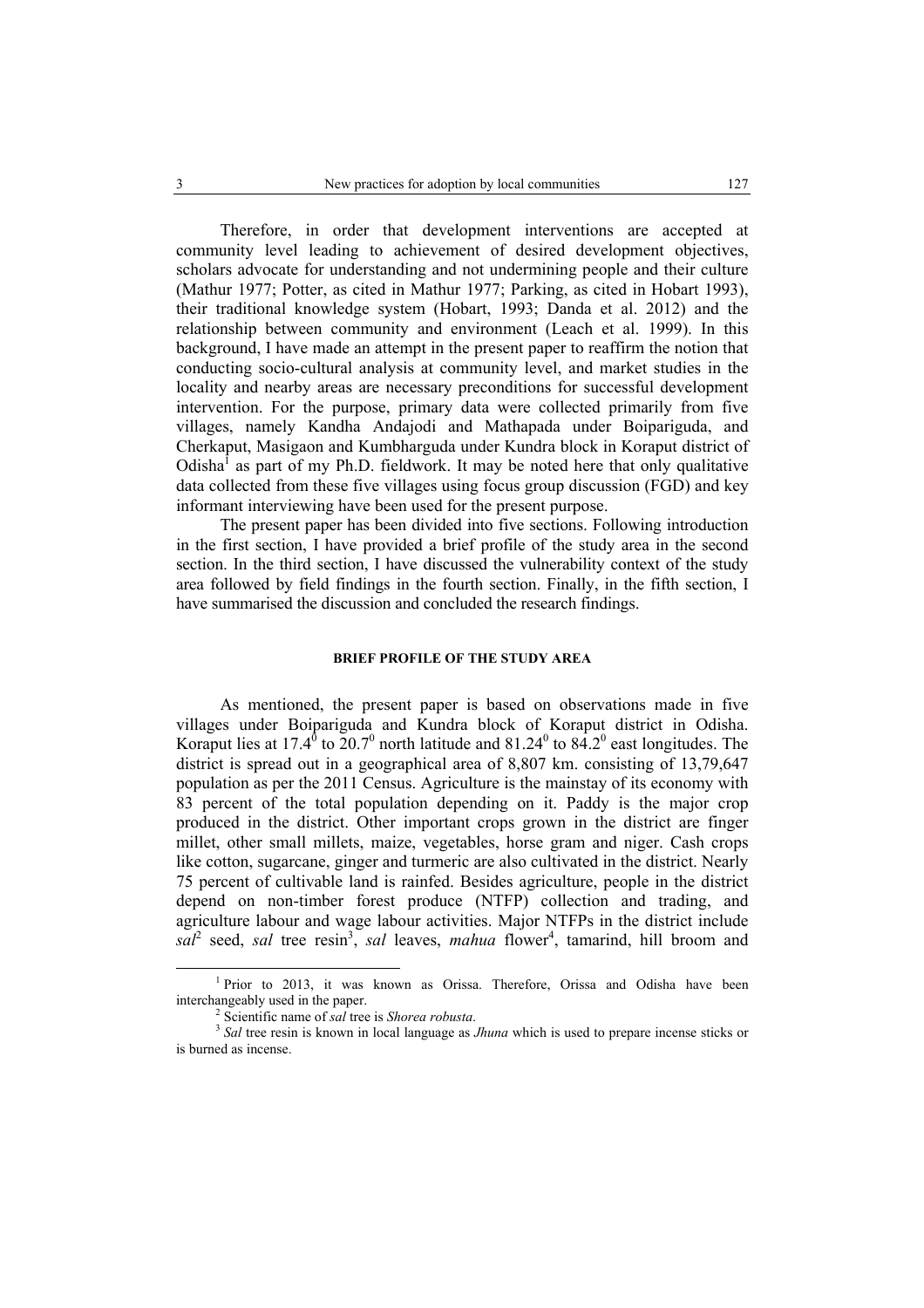honey. However, it may be noted that with gradual reduction in forest coverage, dependence on NTFPs have decreased over the years.With high incidence of poverty, malnutrition, hunger and starvation deaths, low literacy, unemployment, and low level of income, Koraput features as one of the least developed districts in India. According to the Orissa Human Development Report, 2004, Koraput ranks 27 among 30 districts of Odisha in terms of human development.Demographically, scheduled tribes (STs) constitute half of the population as per the 2011 Census. Major tribes of the district include Poraja, Gadaba, Saura, Bhumia, Durva, Kondh and Bhattadas. The study blocks of Boipariguda and Kundra are predominantly inhabited by Poraja, Bhumia, Durva and Kondh tribes.



**Figure 1.** Koraput district map. Source: https://koraput.nic.in/map-of-district/

In absence of productive land owing to geographical condition, poor irrigation infrastructure, dwindling forest resources, per capita food grain production is below 500 grams in both the study blocks (District statistical

 $\overline{4}$ The flowers of *Madhuca longifolia* are used to prepare country liquor, known as *mahuli*.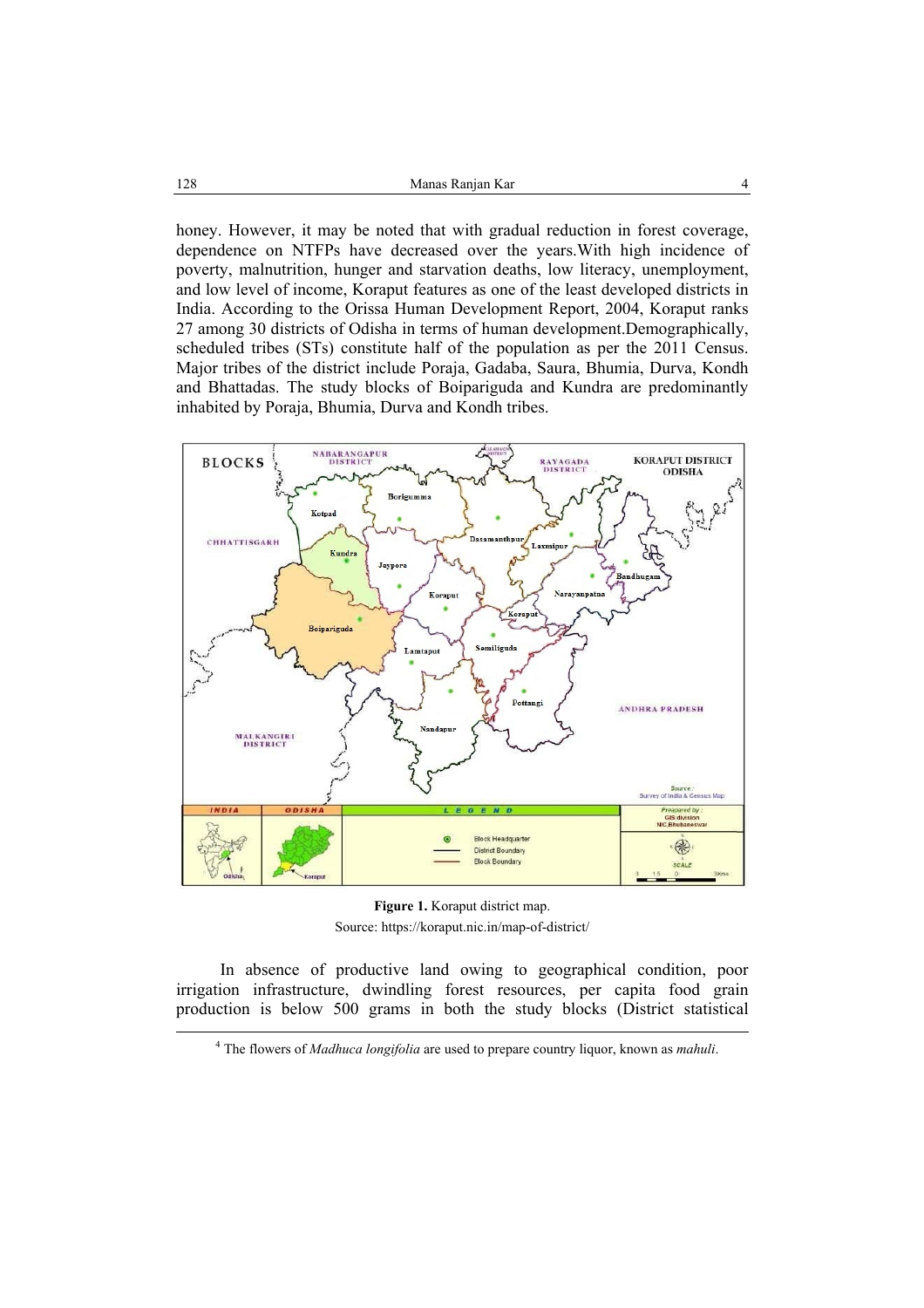handbook, 2009). In terms of other development indicators like educational institutions, health care facilities and road connectivity both these blocks lag behind too.

### **VULNERABILITY CONTEXT IN THE STUDY AREA AND CYSD'S LIVELIHOOD INTERVENTIONS**

With a mandate to work for the poor and marginalized sections of the society, CYSD, a state level non-government organization (NGO) began its work in Boipariguda and Kundra block of Koraput district in the late 1990s because of poor socio-economic development indicators of these two blocks. Prior to programme intervention, CYSD conducted a vulnerability assessment in these blocks. The NGO found that the economy of the region was operating at a subsistence level, which was predominantly agriculture and forest based. People were engaged in producing their own food, work as agricultural labourers and collect NTFPs to support their livelihoods, all in different times of a year. It observed that people had little knowledge and skill of developed farming practices and methods, which was seasonal and practiced only during the rainy season. Similarly, it also observed that other economic activities like wage labour and NTFP collection were seasonal. Based on such assessment, CYSD concluded that people of the study blocks were not vulnerable throughout the year with regard to livelihoods security; rather their vulnerability was mostly seasonal. My fieldwork too corroborated this assessment which is evident from Table 1.

| I<br>I |  |
|--------|--|
|--------|--|

| Months                                                            | Livelihoods activities                                                                                                                                                | Vulnerability |
|-------------------------------------------------------------------|-----------------------------------------------------------------------------------------------------------------------------------------------------------------------|---------------|
| <i>Baisakha</i> (Corresponding<br>month between April and<br>May) | Agriculture activities including<br>cultivation of paddy, <i>mandia</i> , flax<br>seeds (alasi), horticulture activities<br>Collection of sal seeds                   | Moderate      |
| Landi (Corresponding month<br>between May and June)               | Agriculture activities including<br>cultivation of paddy<br>Collection of sal seeds<br>Collection of <i>badaa chhatu</i> (a local<br>variety of mushroom) from forest | Moderate      |
| <i>Asadha</i> (Corresponding)<br>month between June and July)     | Agriculture activities including<br>cultivation of paddy                                                                                                              | Moderate      |
| Bandapana (Corresponding<br>month between July and<br>August)     | including<br>Agriculture<br>activities<br>cultivation of paddy<br>Collection of NTFPs like bamboo<br>shoots, <i>badaa chhatu</i>                                      | Moderate      |

### Seasonal livelihoods activities and intensity of vulnerability in the study area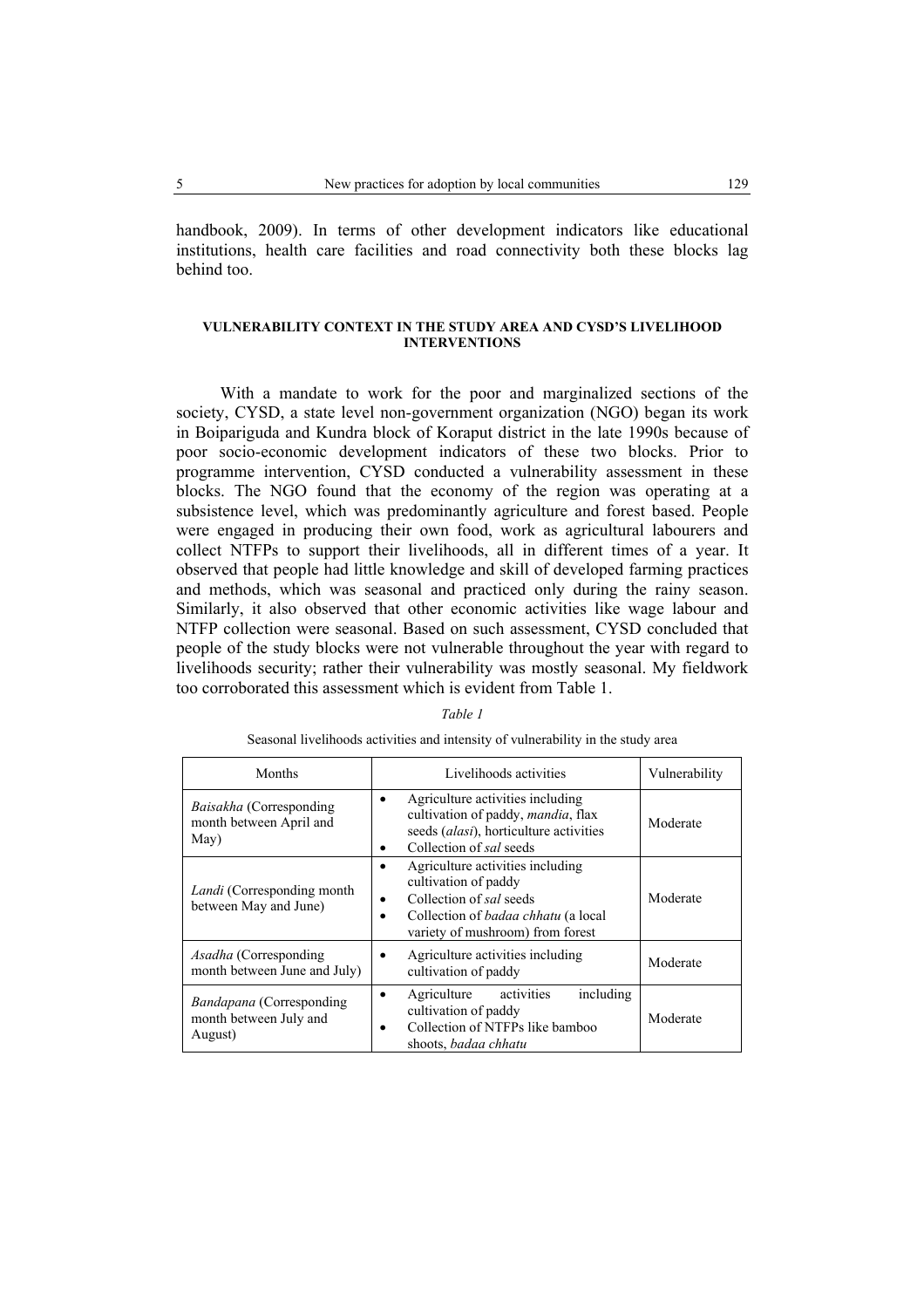| Osa (Corresponding month<br>between August and<br>September)         | Agriculture activities including<br>$\bullet$<br>cultivation of paddy<br>Collection of NTFPs like bamboo<br>shoots, badaa chhatu | Moderate |
|----------------------------------------------------------------------|----------------------------------------------------------------------------------------------------------------------------------|----------|
| Dasara (Corresponding<br>month between September<br>and October)     | Agriculture activities including<br>cultivation of paddy                                                                         | Moderate |
| Diali (Corresponding month<br>between October and<br>November)       | Agriculture activities including<br>cultivation of paddy                                                                         | Moderate |
| Pand (Corresponding month<br>between November and<br>December)       | Agricultural harvest<br>Migrant labourers to nearby towns                                                                        | High     |
| <i>Pus</i> (Corresponding month)<br>between December and<br>January) | Agricultural harvest<br>٠<br>Collection of <i>mahua</i> flowers and seeds<br>Migrant labourers to nearby towns<br>٠              | High     |
| Magha (Corresponding month<br>between January and<br>February)       | Collection of <i>mahua</i> flowers and seeds<br>Migrant labourers to nearby towns                                                | High     |
| Phaguna (Corresponding<br>month between February and<br>March)       | Collection of <i>mahua</i> flowers and seeds<br>Migrant labourers to nearby towns                                                | High     |
| Chaitra (Corresponding<br>month between March and<br>April)          | Collection of <i>mahua</i> flowers and seeds<br>$\bullet$<br>Collection of kendu leaves<br>Migrant labourers to nearby towns     | High     |

Source: Primary survey

The seasonal table above depicts 12 months of a year and people's engagement in different livelihood activities in each of these 12 months. It indicates that intensity of vulnerability of people in the study area remained high from *Pand* to *Chaitra*, which are non-rainy months. In other words, discussion with the respondents revealed that people become more vulnerable in non-rainy seasons due to absence of agriculture activities and limited access to NTFP collection. Nonetheless, people used to suffer from moderate vulnerability during the remaining months of a year.

This situational assessment led CYSD to believe that providing economic opportunity to the people round the year was important to arrest their vulnerability. This, in turn, led CYSD to intervene in the area though its project-Prayas, Koraputto promote sustainable livelihoods and provide round the year food security. With a view to achieve this broader goal, the project laid emphasis on promoting farm, non-farm and off-farm activities. The strategies followed by the project included:

- Setting up of grassroots level institutions like village development groups (VDGs)/gram sangathan, women self-help group (SHGs) and farmers' groups in each operational village;
- Promoting grain banks;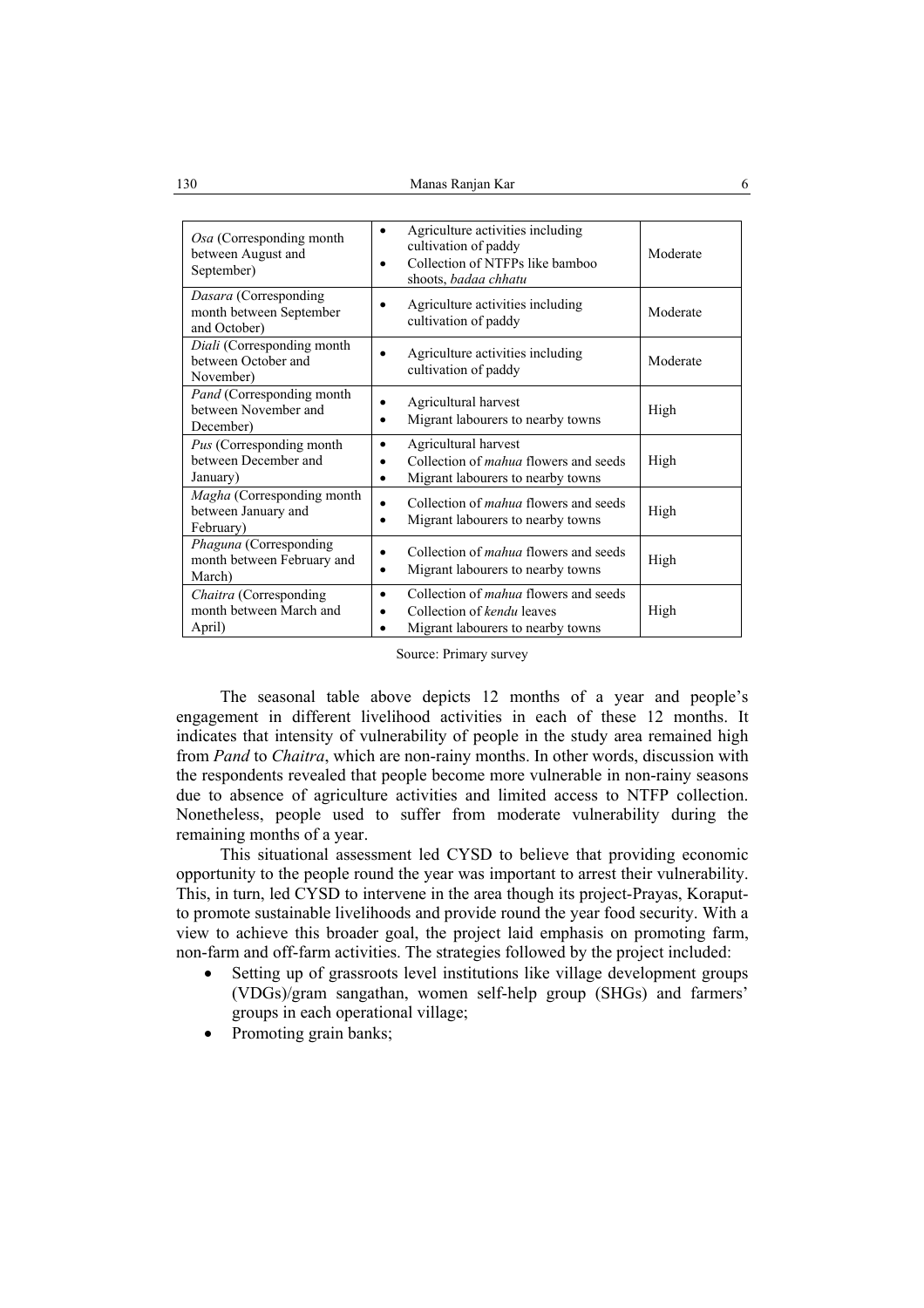- Agriculture support primarily through demonstration, training, exposure and extension services, and restricted input supply;
- Natural resource management through promotion of micro-watersheds;
- Promoting animal husbandry:
- Facilitating community farming practices;
- Facilitating linkages between the village institutions with formal institutions like banks and micro-finance institutions (MFIs);
- Vocational training to women and youth;
- Facilitating selling of NTFPs;
- Enabling community to access market opportunities; and
- Facilitating productive linkage between community and different government schemes.

Here it is worth noting that CYSD's categorisation of farm, off-farm and non-farm activities is not commensurate with the prevalent categorisation of such activities in the livelihood arena. While the project considered agriculture and horticulture related activities under farm activities; activities like animal husbandry, poultry and mushroom cultivation were considered to be off-farm activities. On the other hand, it considered SHG promotion, NTFP collection, its storage, marketing and processing, processing of farm products and entrepreneurial activities as non-farm activities.

# **FIELD OBSERVATION**

CYSD's strategies, as discussed in the previous section, were based on the assumption that the poor are capable of taking initiatives for their own development. Therefore, CYSD made efforts to release this latent energy through capacity building of community members, introducing new technologies hitherto unknown to the community and introducing new economic activities in the programme intervention villages. Table 2 below shows the livelihoods interventions made by CYSD in the five study villages with a view to provide economic opportunities.

| ונ<br>ar |  |
|----------|--|

| Village         | Livelihoods intervention    |
|-----------------|-----------------------------|
| Kandha Andajodi | Mushroom cultivation        |
| Mathapada       | Incense stick making        |
| Cherkaput       | Candle making               |
| Masigaon        | Phenyl and detergent making |
| Kumbharguda     | Poultry rearing             |

Livelihoods intervention in study villages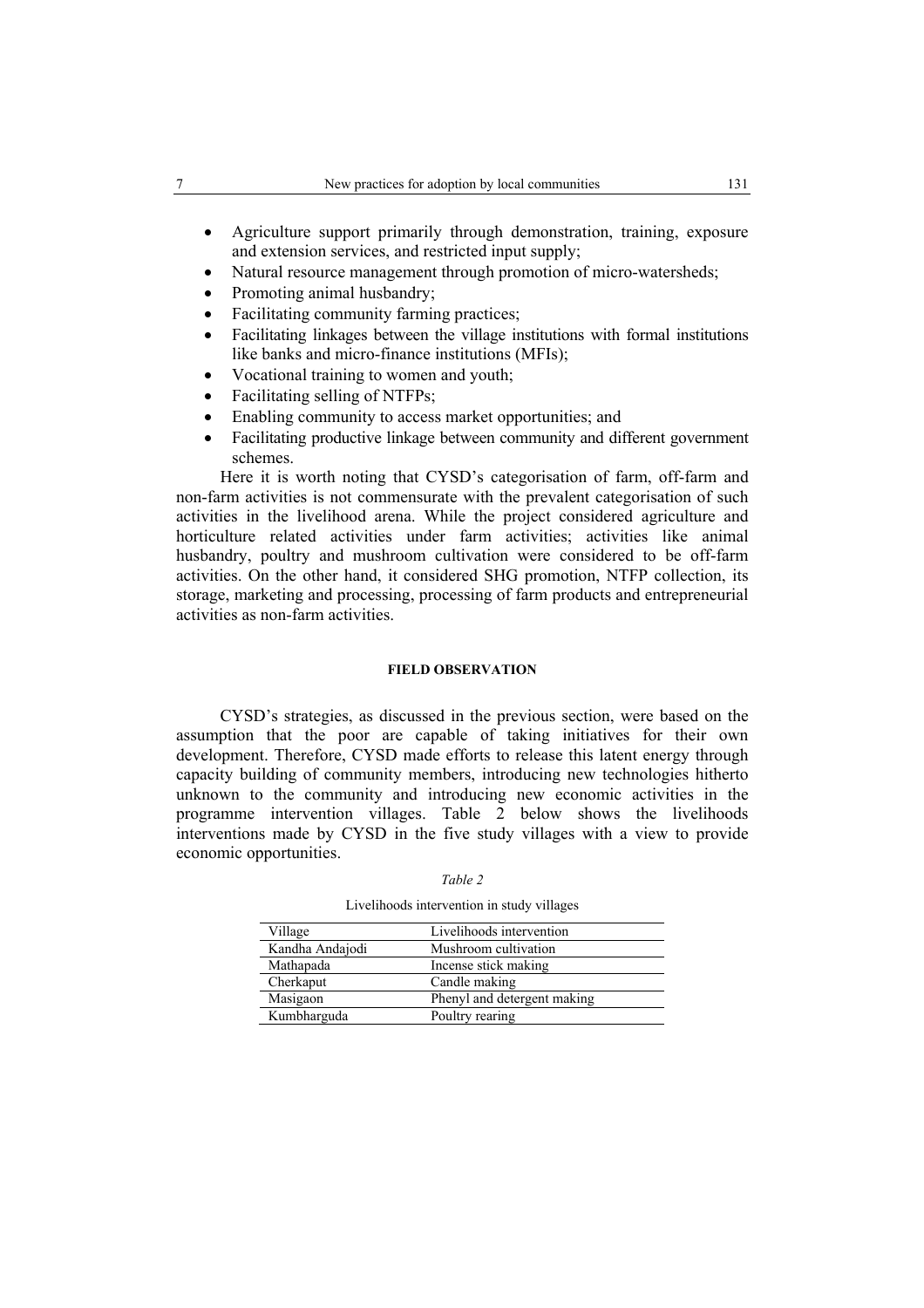It may be noted here that all these livelihoods interventions were promoted among women SHGs. In the following paragraphs I will discuss these interventions focusing on women members' acceptance and adoption of the new economic opportunities, new technology and equipments, and sustainability of such economic activities. But first let me discuss how the NGO used etic approaches and in the process undermined the traditional knowledge and cultural perspective in introducing straw-chopper as a new tool.

#### **UNDERMINING TRADITIONAL KNOWLEDGE AND CULTURAL PERSPECTIVE IN INTRODUCING STRAW-CHOPPERS**

Prayas, Koraput project of CYSD promoted mushroom cultivation in its programme intervention villages including Kandha Andajodi village as an economic activity. Mushroom as a food item was also believed to have the potential of adding nutritional value. In 2006 CYSD hired a professional, named Shyam as a demonstrator to impart training on mushroom cultivation. Upon his arrival, he sensed the opportunity for promoting mushroom cultivation in the area albeit some difficulties. The major difficulty according to him was lack of availability of straws of particular length for preparation of bed for mushroom cultivation. "I came to this place only to find that people did not have straw of required length for mushroom cultivation. So, I introduced a straw-chopper (used mostly in coastal part of Odisha to which Shyam belonged) to cut straw of required length and started mushroom cultivation. This yielded good harvest", he claimed. In addition, he also mentioned that in three years time he was able to persuade communities from 20 different villages to procure straw-choppers at a cost of Rs.450 each.



**Figure 2.** Straw chopper being used at Rural Livelihoods Training Centre.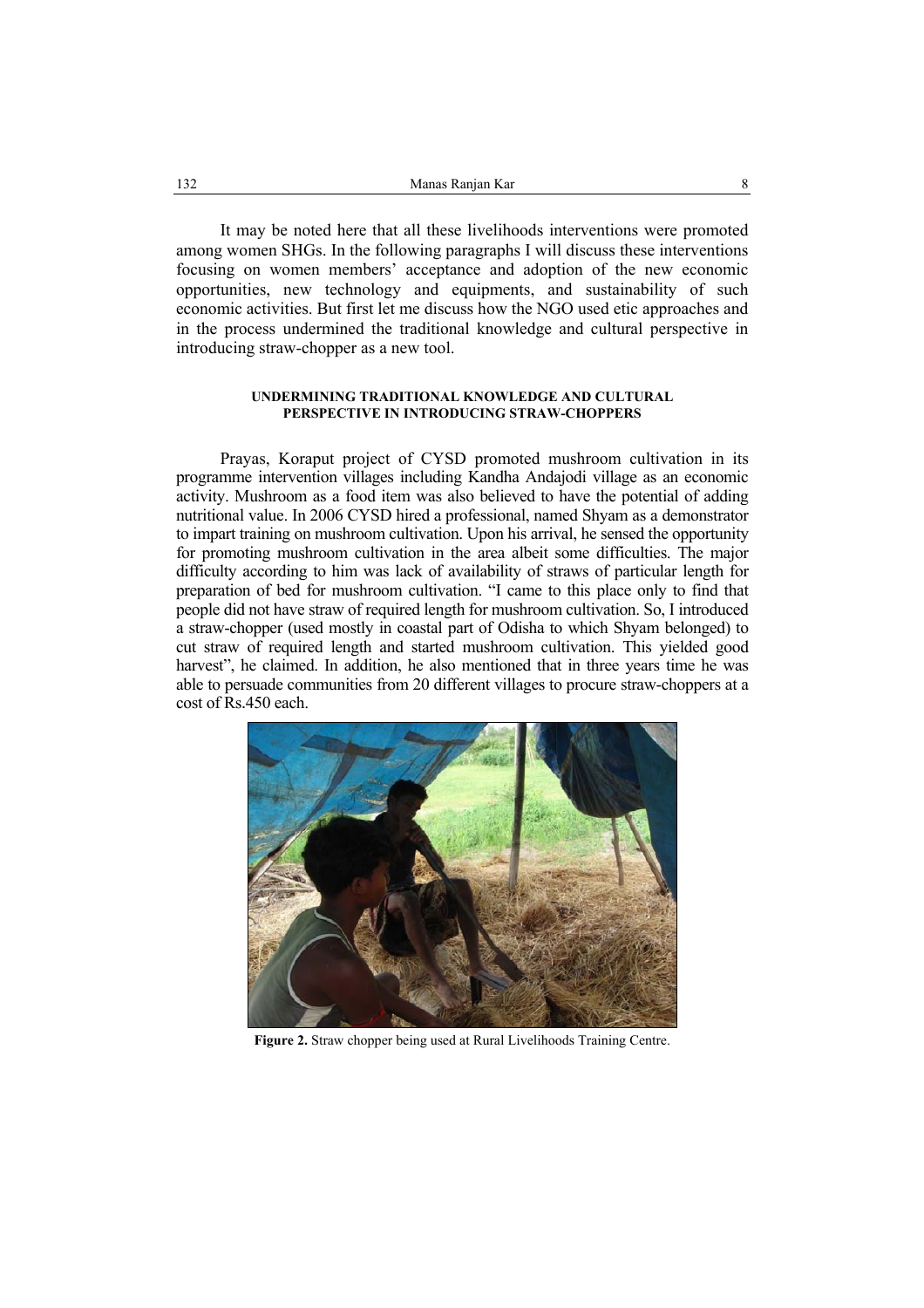In this context, it is worthwhile mentioning that introduction and adoption of new tools and technologies worldwide have been replete with stories of resistance from local communities due to various reasons. On the contrary, Shyam's claim that people in the study area had adopted new tools with much alacrity refutes this notion. In this regard, I further probed the issue of adoption of new tools and technologies and the findings are captured in the following paragraphs.

Round the year irrigation facility is not available in the study area. Therefore, people cultivate paddy mostly in low land (locally known as *beda jami*) in rainy season. Shyam observed that unlike the coastal districts here people cut paddy shrub just below the paddy grain leaving behind most part of the straw in the field. He was of the firm opinion that this practice was adopted to avoid carrying head load to the grain-yard. Also, he was convinced that this was a practice adopted because of laziness of the local people.

However, I challenged Shyam's conviction that the villagers were lazy. Therefore, I discussed this matter with local people from different villages and came to know that leaving straw in the field was an age old practice in the area. It solves twin purposes. People on one hand believe that if they leave straw in the field it would get mixed with the soil and become natural fertiliser for next cropping season. On the other hand, as villagers leave their cattle to the fields for grazing, the left behind straw serves as cattle feed. It may be noted here that as a cultural practice the local people never let their cattle tied down for the whole day. Instead, they let them open for grazing. And, if straw is available in the barren field, people think that there can be no better feed for the grazing cattle.

Coming to cutting of different size of straw and carrying lesser head load back to grain-yard, I observed that people of the area were using sickles which were more rounded in shape. It was of a shape of a half circle and was used to cut a minimum of five paddy plants at a time. The farmer would capture five adjacent plants at a time and chop them down. As a result, the cut parts of five different plants would bear straws of different lengths and not of a uniform length, the centre plant's straw being the longest. This technique resulted in cutting down more plants in a given time and carrying lesser head load back to the grain yard, as said by the people of the study area.

The cultural explanation for this is not laziness of tribal people as explained by Shyam. Rather, discussions with people revealed that there was a clear division of labour among men and women in terms of agricultural activities. While men are responsible for ploughing and preparing field for cultivation followed by sowing; the next phases involved in agriculture are performed by women. Thus, women perform the task of planting saplings, weeding and cutting, and bringing head loads of grains to grain-yard for harvesting which is done by men. Besides, women have the extra burden of performing household activities and all kinds of reproductive work in the family. This leaves the women with little time and therefore to save time probably this technique of cutting paddy had evolved over the years.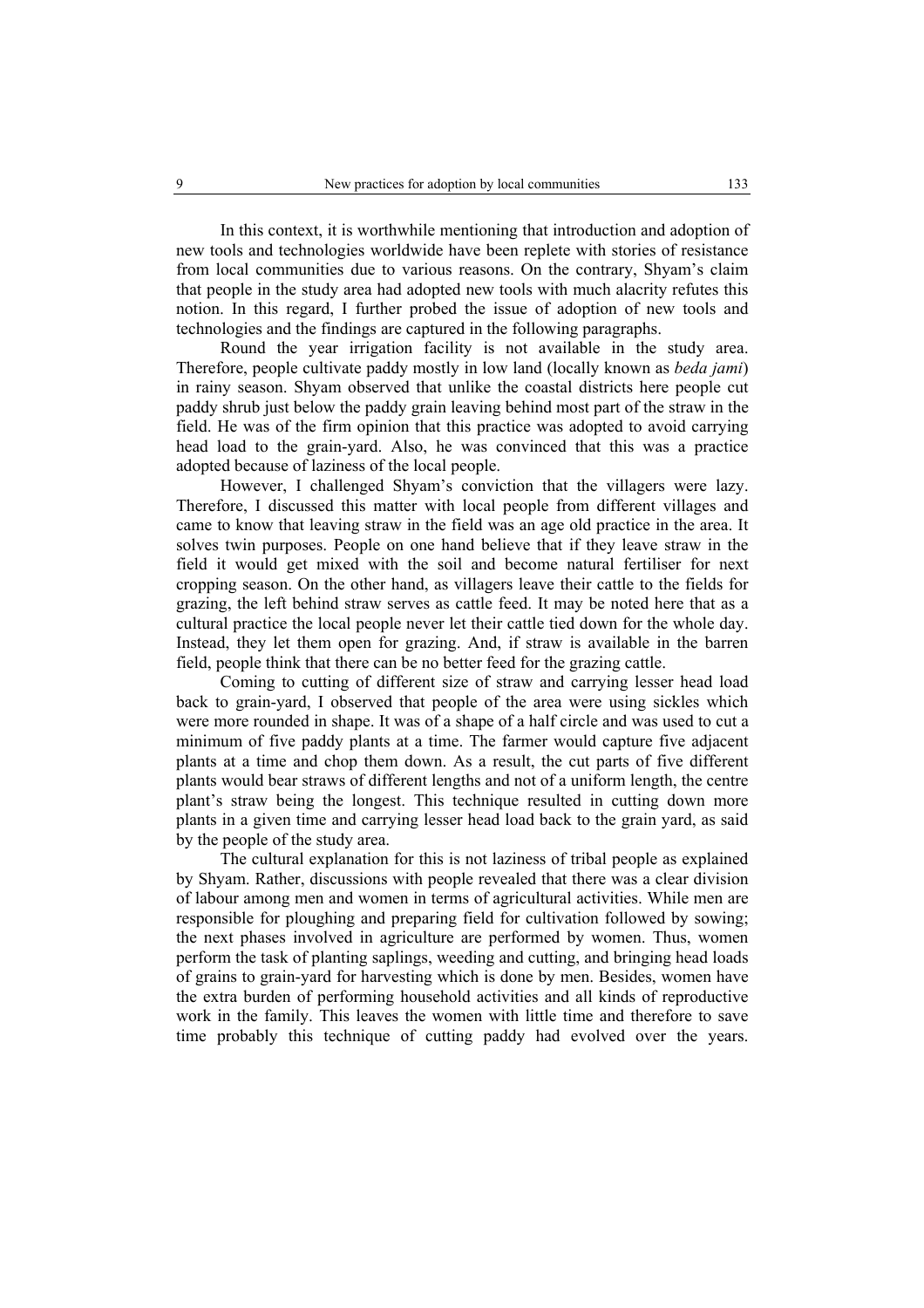Moreover, this would lessen the burden on women of carrying lesser weight back home on their heads. This explains how emic approach differs from the etic approach of the NGO. Visibly, the NGO had undermined the traditional knowledge and cultural perspective in its aim to introduce new tool and technology for cutting paddy straw.

# **MUSHROOM CULTIVATION IN KANDHA ANDAJODI**

Situated at a distance of 20 kms. from the block headquarters, Kandha Andajodi has got its name due to its predominant inhabitants, the Kondhs. Of the total 26 households in the village, 24 households belong to the Kondh tribe, and one household each belong to a scheduled caste and a general caste.

Village level mobilisation by the project led to formation of Maa Sita Devi SHG in 2004-05 consisting of 13 women members from the village. With the project guidance the SHG formed a grain bank to overcome the problem of food insecurity during the time of food shortage. This enabled them to become less dependent on local moneylenders for food grains. Simultaneously, they also started monetary savings. While their savings was growing, they applied for a Rs.2,00,000 loan from the bank. This was part of Prayas' strategy to diversify the economic base of the local community and thereby augmenting their income.

In May 2009, CYSD facilitated sanction of loan request for the SHG to start sheep rearing. The SHG bought 40 sheep with the loan amount. While using major proportion of the loan amount on sheep procurement and their care, the SHG invested Rs.10,000 in the bank. Besides, each member took a loan of Rs.2,000 to use it for agricultural purposes. The members were confident that they would be able to make profit from such diversified economic activities. With a view to further diversify their economic activities, the SHG agreed to CYSD's proposal of trying mushroom cultivation as a profitable activity. The SHG members though adopted this economic activity, they, however, believed that this activity was unsustainable. This is because they had to depend on the project to avail mushroom seeds which they could neither procure from nearby markets nor from nearby townships.

In this regard, I discussed with Shyam, the NGO personnel in charge of promoting mushroom cultivation. I asked him whether there was a market for mushroom in the tribal belt and to this he replied, "Yes, there is a huge marketing opportunity." Then I asked if there were enough inputs available for mushroom cultivation like seed, straw etc. He replied "yes". Having learnt that mushroom had a good market potential and inputs were readily available, I further probed whether the people of the area had really adopted this as a mean to their economic enhancement. And, like previous occasions, this time also Shyam replied in affirmation.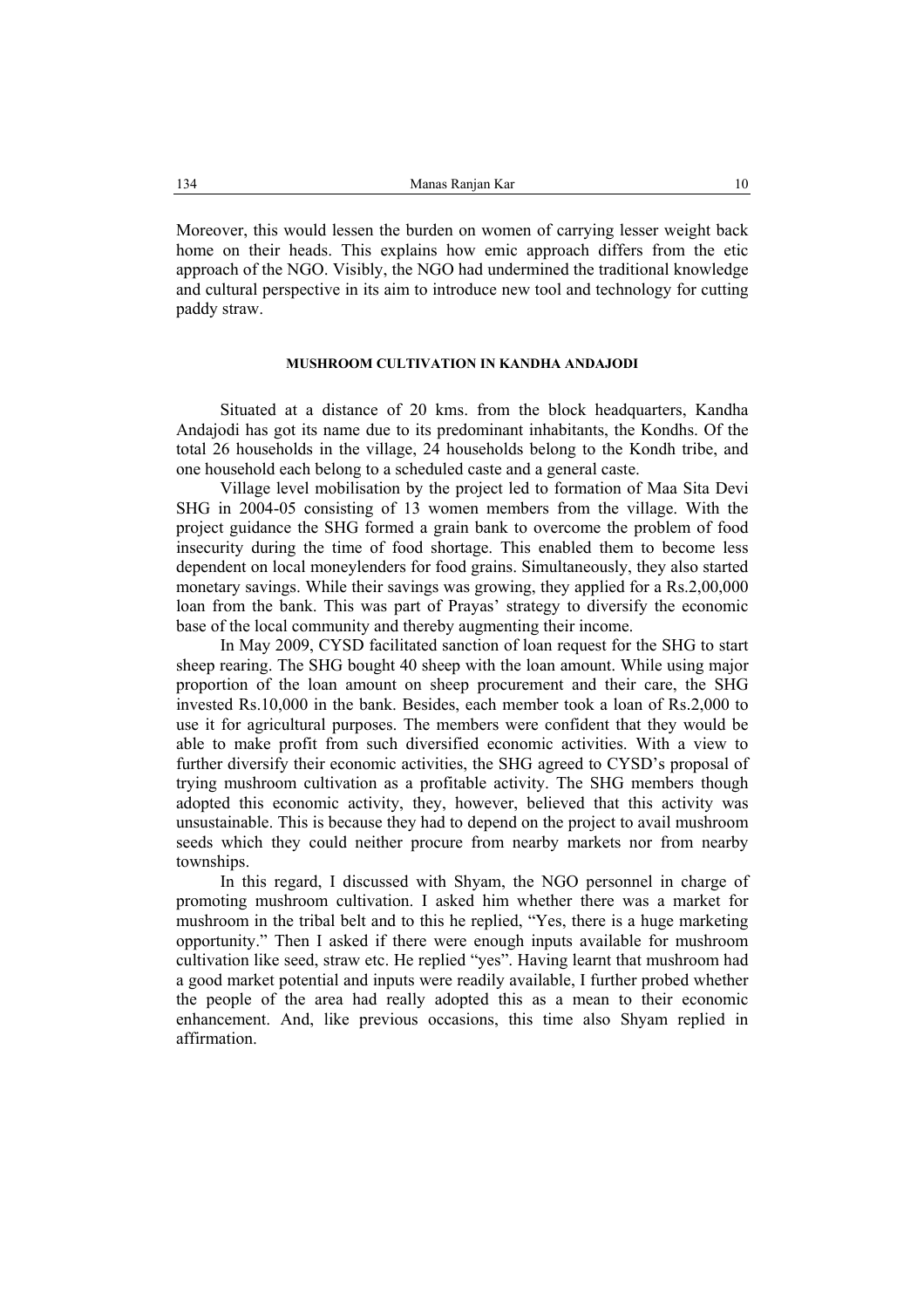However, Shyam started fumbling when I asked where one would get seed from for mushroom cultivation. He replied that the villagers could get seed from CYSD. And CYSD, in turn, had to bring seed from Bhubaneswar (nearly 600 kms. from Boipariguda). Having understood the channel of seed procurement, the researcher wondered whether the villagers would really be able to arrange procuring seed from Bhubaneswar in absence of CYSD. If not, then what was the value of promoting such a practice for which people would not get seeds easily nor could they store the seeds for next round of cultivation. This poses question marks on CYSD's approach to promote mushroom cultivation as a sustainable income generation programme.

Thus, the discussion above vindicates the apprehension of the SHG women from Kandha Andajodi that this economic activity might not be sustainable in the long run.

# **ADOPTION OF NEW ECONOMIC OPPORTUNITIES AND FACTORS RESPONSIBLE**

In Cherkaput village under Digapur panchayat in Kundra block CYSD introduced candle making and selling by women SHG members as an economic activity. Similarly, it introduced phenyl and detergent making and its selling as an economic activity among the women SGH members of Masigaon village under Kundra block. However, as the discussion proceeds, we will see that CYSD accorded little priority to conduct pre-intervention market survey. And, this led to poor response in adopting these economic activities by the women of Cherkaput and Masigaon.

FGD among SHG members in Cherkaput and Masigaon revealed that they were apprehensive of the new economic opportunities proposed by CYSD. First of all they did not have any skill to prepare candles, phenyl and detergent. Secondly, they did not have the raw materials available in their locality which was to be procured by CYSD from a distant place. And finally, they did not know whether their products would be liked by people or not.

Nevertheless, the women members of SHGs from both the villages accepted the proposal of new economic activities only to find it difficult to carry out the business later. Lack of market survey and lack of planning for entrepreneurial growth on part of CYSD could not belie the apprehension of the SHG members. In Cherkaput the women found it difficult to master the skill of candle making. As a result, the candles they made were turned out to be of poor quality and were not accepted by the local shopkeepers. Likewise, the women SHG members in Masigaon expressed their dissatisfaction over not being able to sell their products like phenyl and detergent powder in the local market because of competition from already dominant and established products available in the market. The SHG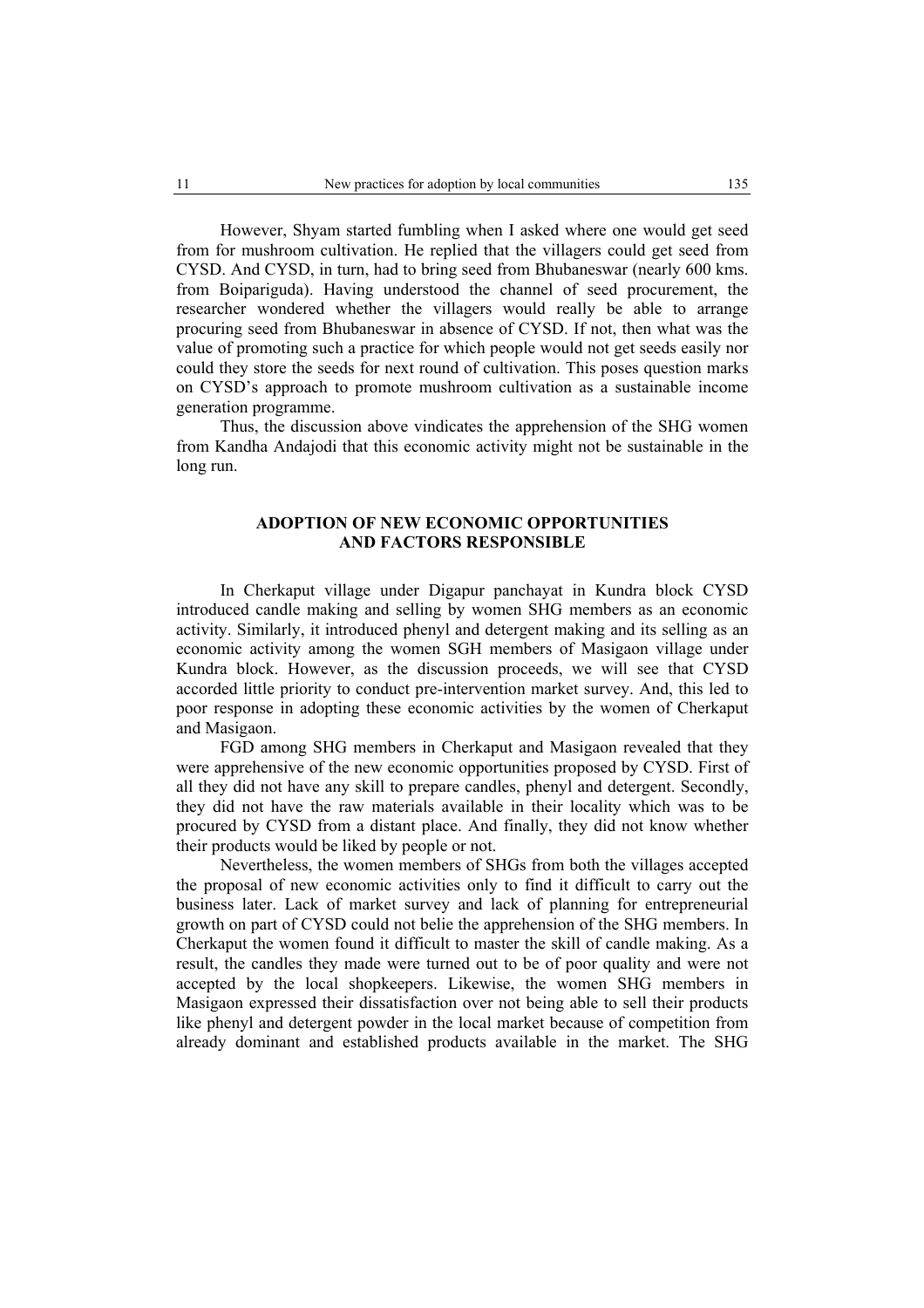members viewed that raw materials for these products were being procured by the project from a distant place in Cuttack, at a distance of around 630 kms., and it would be impossible on their part to procure raw material without help from the project.

The development intervention by the NGO in Cherkaput and Masigaon indicates that lack of willingness among people to embrace new economic opportunities hinges on several factors. Such factors include available of locally available raw material and a proper market survey to know the acceptability of a new product. In absence of these, sustainability of new economic activities introduced in a community is doubtful as it was observed that there was complete lack of preparedness on part of the NGO with regard to conducting proper market survey and preparing business plan.

On the contrary, women of Mathapada village under Boipariguda block willingly accepted the proposal of incense stick making for the following reasons. The raw material, i.e. *sal* tree resin, required for preparing incense sticks was readily available as NTFP from nearby forests or from local market. Besides, selling of the products in local markets or nearby towns of Boipariguda and Jeypore was not a difficulty for the women as the product had a good demand. This suggests that NGOs should promote such economic activities for which raw materials are available locally and importantly, the product is saleable in the local market.

Similarly, willingness of community members help adoption of new economic practices as observed in case of poultry farming by women SHG members of Maa Dangar Dei SHG of Kumbharguda village in Kundra block. In 2008, CYSD assisted individual SHG members of Maa Dangar Dei SHG with three hens each. In 2009, the SHG approached CYSD to assist them taking up poultry as a group economic activity. CYSD extended assistance in form of giving Rs.4,700 as matching grant to buy 200 poultry birds. Besides putting in Rs.4,700, the SHG members contributed labour and material for construction of a shed to keep the birds. In addition, they also spent Rs.5,000 on poultry feed. It may be noted here that the SHG arranged major portion of the amount through loan from the local bank for which CYSD played the role of a facilitator.

With passing time the shed was found to be too small to accommodate the grown-up birds. Moreover, the SHG having limited money struggled to arrange adequate poultry feed for all growing birds. Therefore, sensing that the hens would die of starving, the SHG sold most of these birds which fetched the members a profit of Rs.2,000 after repaying the loan amount.

"We learned our lessons", said the SHG members. They decided to purchase lesser number of birds next time which would give them opportunity to take care of the birds till they were fully grown. And, the members had little doubt in their mind that lesser number of birds, but fully grown one would fetch them more profit.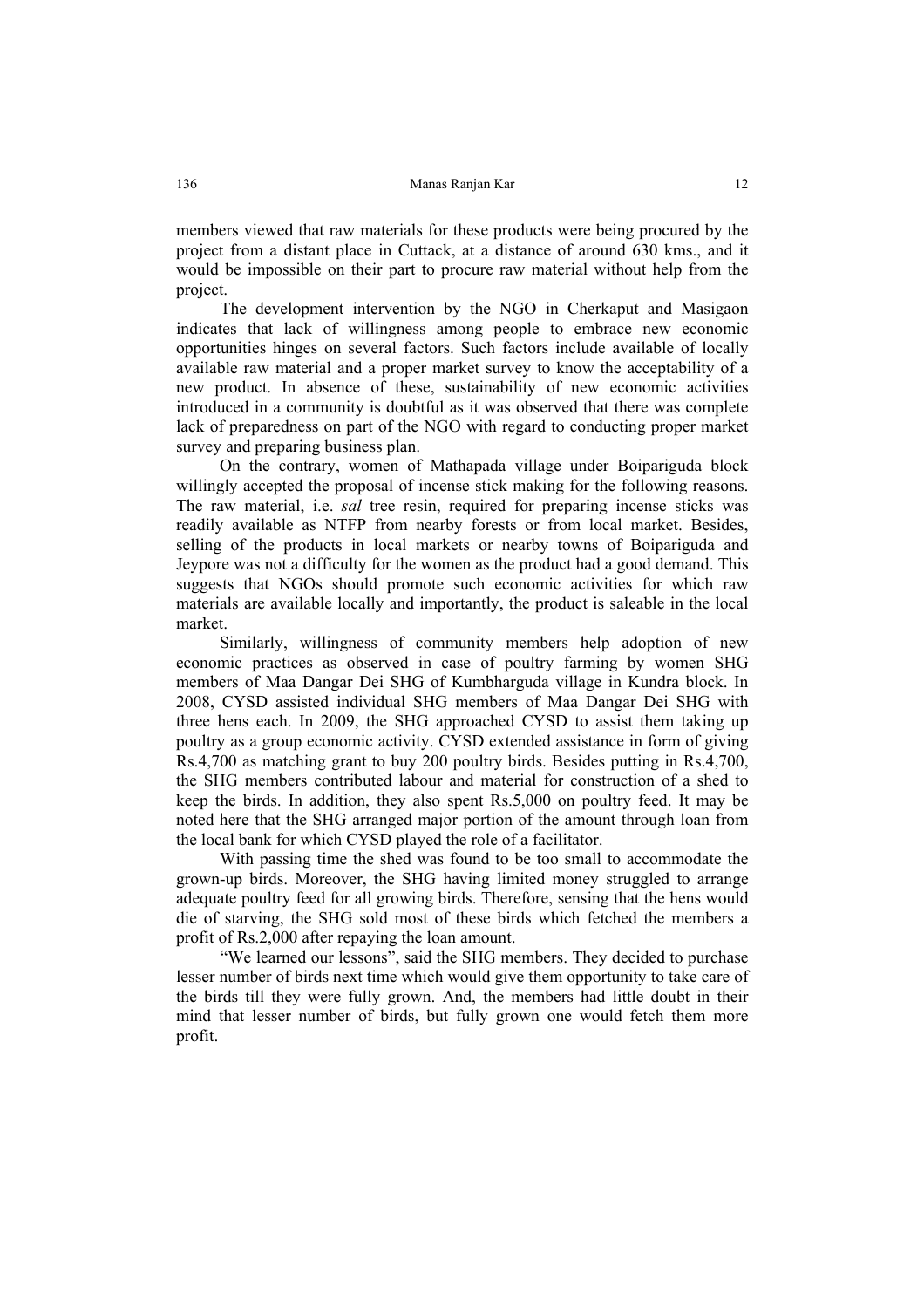### **SUMMARY DISCUSSION AND CONCLUSION**

The study carried out in CYSD intervened villages in Boipariguda and Kundra block of Koraput district in Odisha observed that people in the area were deprived of development benefits. Lack of food security, lack of diversified economic activities and dwindling NTFP base because of depleting forest resources made the local people vulnerable and this vulnerability was found to be seasonal. This context led CYSD to intervene in the area and promote new economic opportunities to reduce people's vulnerability and make their livelihoods secured and sustainable.

However, as revealed from field findings, CYSD paid little attention to emic approaches before introducing new tools in the area. This was evident from the discussion on introduction of straw-chopper as a new tool to chop down straws for mushroom cultivation. The field findings revealed that in this case CYSD not only undermined the traditional knowledge system, but missed out on reading prevailing cultural perceptions also.

On the other hand, with regard to introduction of new economic activities like candle, phenyl and detergent powder making, the study revealed that adoption of such economic activities would have very few takers where the community had to depend on the project for availability of raw materials. Lack of market facility for selling of end products was also found to be a hindrance for successful adoption of new economic activities. However, the cases of incense stick making in Mathapada and poultry rearing in Kumbharguda were pointer to the fact that if raw materials are accessible locally and there is market facility available for selling the products, people will show willingness to embrace new economic opportunities.

To conclude, CYSD was found to have undermined the local socio-cultural practices and traditions in introducing new technologies. In this context it is worth mentioning that anthropologists like Sapir, Mead and Benedict have emphasised the need for analysing and constructing the underlying thought process of the people (Danda et al., 2012). This would help understand better people's perspectives and accordingly programmes can be designed for them which would then be easily accepted by the people. They aptly sum this up and say "The shared perceptions of knowledge at the community level play a significant role in capacity building and preparedness for a community to absorb at least optimal advantages of the development initiatives" (p. xiv). Further, the study also observed that there were unenthusiastic takers of new economic activities in absence of market analysis by the NGO including the need of the local people, and the demand and supply dynamics.

Thus, the study reaffirms the notion that conducting socio-cultural analysis at community level, and market studies in the locality and nearby areas are necessary preconditions for successful development intervention.